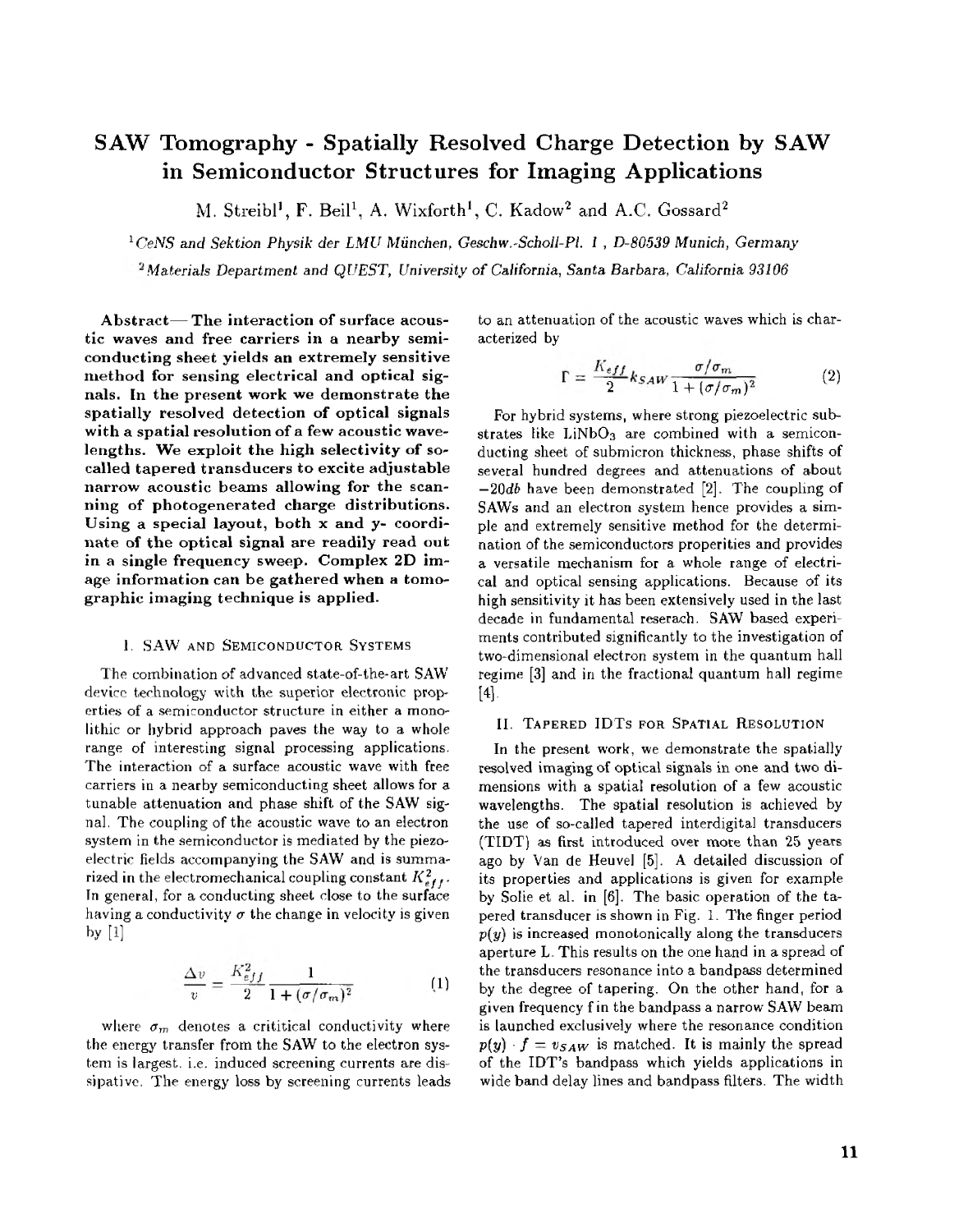of the bandpass can be estimated by  $\Delta f_{tap} = t \cdot f_0$ where the factor  $t = \frac{p(L)-p(0)}{p(L)}$  is introduced to indicate the degree of tapering and  $f_0$  denotes the center frequency. Our experiments were performed both on bulk GaAs and on InGaAs/AlGaAs/GaAsheterostructures. GaAs is weakly piezoelectric with a coupling constant of  $K_{eff}^2 = 6.4 \cdot 10^{-4}$  which, however, To achieve reasonable SAW intensities, a large numis comparable to ST-cut quartz  $(K_{eff}^2 = 1.1 \cdot 10^{-3})$ . her N of finger pairs has to be used. For conventional IDTs, this results in a extremely narrow transmission, the case of tapered IDTs, the extremely high selectivwhich is approximately given by  $\Delta f = 0.9 f_0 / N$ . In ity in frequency for a large number of finger periods N translates into an extremely narrow acoustic beam. Its width can be estimated by

$$
w = L \cdot \frac{\Delta f}{\Delta f_{tap}} = L \frac{0.9}{tN}.
$$
 (3)

Our TIDTs were fabricated by electron beam lithography and had center frequencies between 570MHz and 1.5 GHz, meaning transducer periods from  $5\mu m$ down to  $2\mu m$ . The effective aperture was  $L = 400 \mu m$ , the number of fingerpairs  $N = 100$ . Lithographic limitations resulting from the large transducer aperture forbid a split electrode layout. In fact, internal acoustic reflections in the single electrode structure used enhances the transducers selectivity and reduces  $\Delta f$  by about a factor of 4. For typical taper factors  $t = 5\%$ ..10% we calculate from Eq. (3) a width of the acoustic beam between 10 to 20  $\mu$ m. As this lengths are of the order of the acoustic wavelength diffraction effects are to be expected. In fact, we find a lOdB det is increased from  $5\%$  to  $10\%$  as shown in Fig. 1 crease of the SAW transmission when the taper factor which clearly stresses the importance of diffraction.

pography experiments were performed on our TIDTs To check the intuitive picture given here, X-ray toby Sauer et, al. [7]. The high resolution bragg reflection images with a spatial resolution of about *0.5pm* taken at the CSRF in Grenoble clearly show the decrease of the width of the tapered SAW beam and the increase of diffraction effects when t is switched from ducer has the same selectivity, only the undisturbed 5% to 10%. However, as the second receiving transcomponents of the wave are detected keeping the spatial resolution unaffacted from diffraction effects.

## **111.** SPATIAL AND TEMPORAL RESOLUTION

sensing optical signals, a laser beam ( $\lambda$  - 860nm, As a first and simple test of the perfomance in



**[Fig.](#page--1-0) 1. A SAW delay line** featuringTIDTs. **Becauseof***the* **variation of the transducer period along its aperture. the**SAW **transmission is spread into a bandpass. A single frequency within the bandpass corresponds to a single narrow SAW beam launched at the respective position in the** TIDT.



**[Fig.](#page--1-0)** *2.* **Phaseshift signal induced** by **a photogenerated electron** hole plasma within the SAW path. The different traces **correspond to differentpositions of the laser spot on the sample.**

 $P = 150 \mu W$  was focussed onto the acoustic path to create an electron hole plasma underneath. The resulting phaseshift of the SAW signal vs. frequency is shown in [Fig.](#page--1-0) **2** for different positions of the laserspot. The gaussian shape of the electron hole plasma is well resolved as the phase shift is largest when the narrow acoustic beam launched at the TIDT hits the core of the charge distribution.

resolution of about  $0.1\mu s$  is provided when the trans-Additionally to the spatial resolution, a temporal mitted SAW signal is recorded in the time domain. For this modified experiment a diode laser was used to generate light pulses of  $1\mu s$  lenght and an intensity of  $P = 30 \mu W$ . The SAW attenuation is analyzed vs. frequency and time and depicted in [Fig.](#page--1-0) **3.**

The asymmetric rise and decay of the gaussian charge distribution refers to  $\mu s$  lifetimes of photogenerated carriers in bulk GaAs. In a modified setup,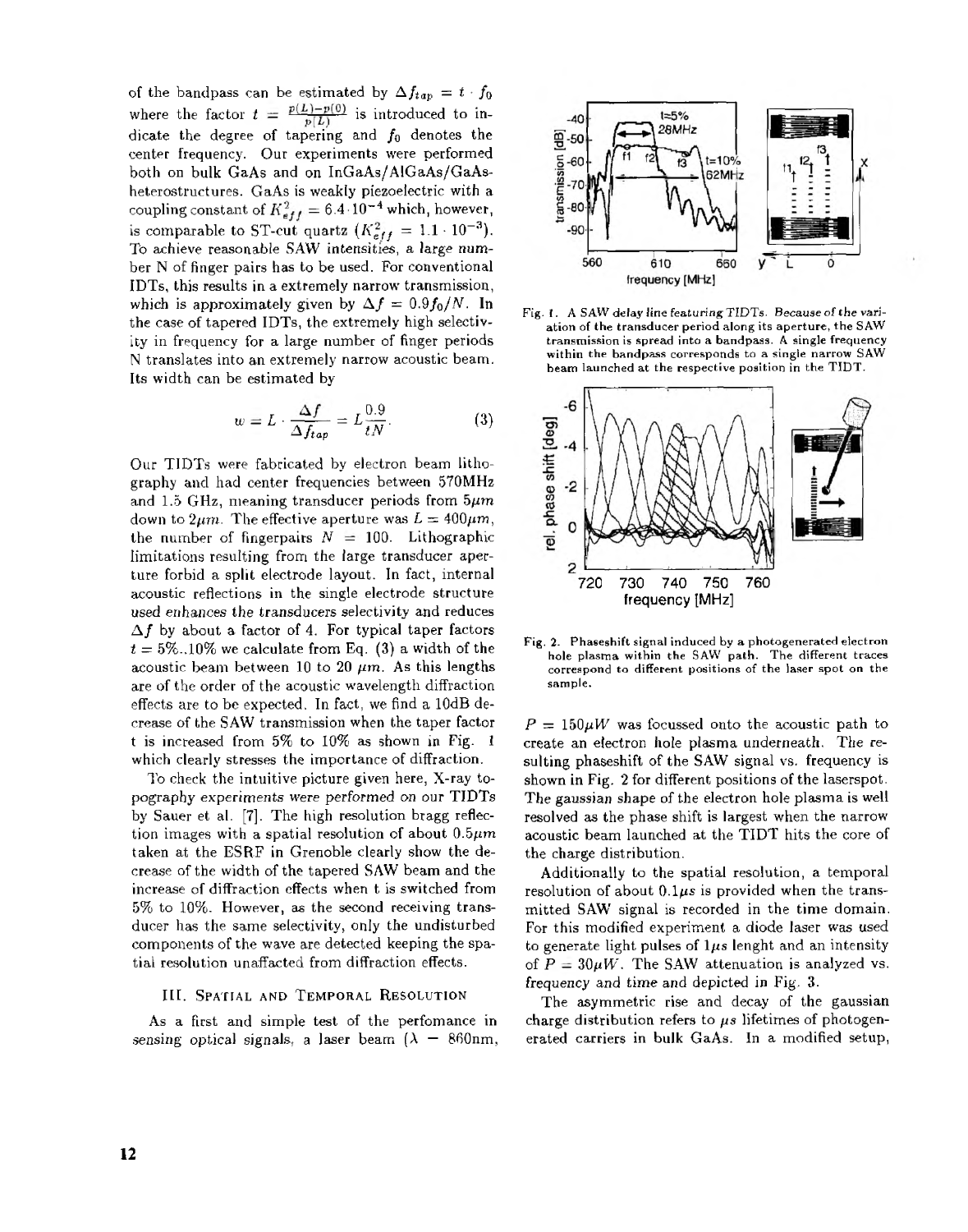<span id="page-2-0"></span>

[Fig.](#page--1-0) 3. Spatially and time resolved detection of the rise and **decay of the carrier plasma induced by a short h e r pulse.**

where the laser spot region was exposed to an addiof the carrier system clearly showed the appearance tional high amplitude SAW beam the TIDT scanning of a 'comet's tail' of acoustically transported carriers. However, these experiments are beyond the scope of this paper and will be presented elsewhere [8].

#### IV. RESOLUTION IN 2D

When two orthogonal delay lines are combined in a cross shaped structure as shown in the inset in Fig. 4, determined in the  $400 \times 400 \mu m^2$  large square defined both the x and y coordinate of an optical signal can be nience the signals of the two acoustic paths have been by the intersection of the two delay lines. For convemerged by linking the horizontal and vertical source IDT and as well the two receiving IDTs to a single input and output as shown in the inset in Fig. **4.** To distinguish between the two coordinates the  $40MHz$ each other to  $825MHz$  and  $895MHz$  respectively. passbands of the two delay lines have been offset to spatial information. Fig. **4** shows the two passbands, Hence one single frequency sweep provides the full the attenuation induced by a laserspot as recorded by a network-analyzer, and the reconstructed picture of detect the position of the laserspot with high spatial the laserspot at verious positions. Not only can we eter can be measured, which is expressed by different and temporal resolution, also its intensity and diamspotsizes in the lower panel.

## **V.** SAW TOMOGRAPHY

Scanning more complex images using the above cross geometry, ambiguities occur resulting from the fact that the interaction between scanning SAW beam



Fig. 4. The intersection of two tapered delay lines defines a **square withinwhich the position of an opticalsignal can** be detected with  $\mu$ m resolution. The inset schematically depicts the sample layout. The viewgraph shows the sam**ples linked passbandsandtheattenuationinduced by a moving laserspotas onedimensional traces or as twodimensional images in the lower panel.**

and photogenerated charges is integrated along the acoustic path. Mere superposition of the orthogonal SAW beams does not allow to adress a single pixel. This problem can in principle be overcome when **a** tomographic technique is applied as it is used in the x-ray absorption tomography of solid objects [9]. Here, the object is rotated with respect to the x-ray source, the projection from various angles is recorded and used to reconstruct the 2D or 3D structechnique by projecting an picture onto the acousture of the object. In our case, we reproduce this tic path and scanning the induced charge distribution by the scanning SAW beam. The picture is then rodure is repeated. Finally, we recorded a set of 1D tated by an arbitrary angle and the scanning proceintensity projections of the picture for various angles and then reconstructed the 2D image employing the procedure explained in Fig. 5a. To demonstrate the principle, the image of an double slit aperture was chosen and rotated in the acoustic path. Some projections recorded by frequency sweeps for angles between struction by back projection is schematically shown in  $0^{\circ}$  and  $180^{\circ}$  are shown in Fig 5b. The picture recondistributed along the acoustic paths and added up. Fig. 5c. The measured intensity profiles are equally Usually, to enhance the edges and to correct the overestimation of the image center, where all backprojections overlap, the data are filtered in Fourier space by estimation of the image center, where all backprojec-<br>tions overlap, the data are filtered in Fourier space by<br>the filter function  $y(f) \rightarrow y(f) \cdot f$ . Following this pro-<br>cooling we and up with the propriented image in Fig. cedure, we end up with the reconstructed image in Fig 5d. The spatial resolution is given on the one hand by the width of the scanning acoustic path and on